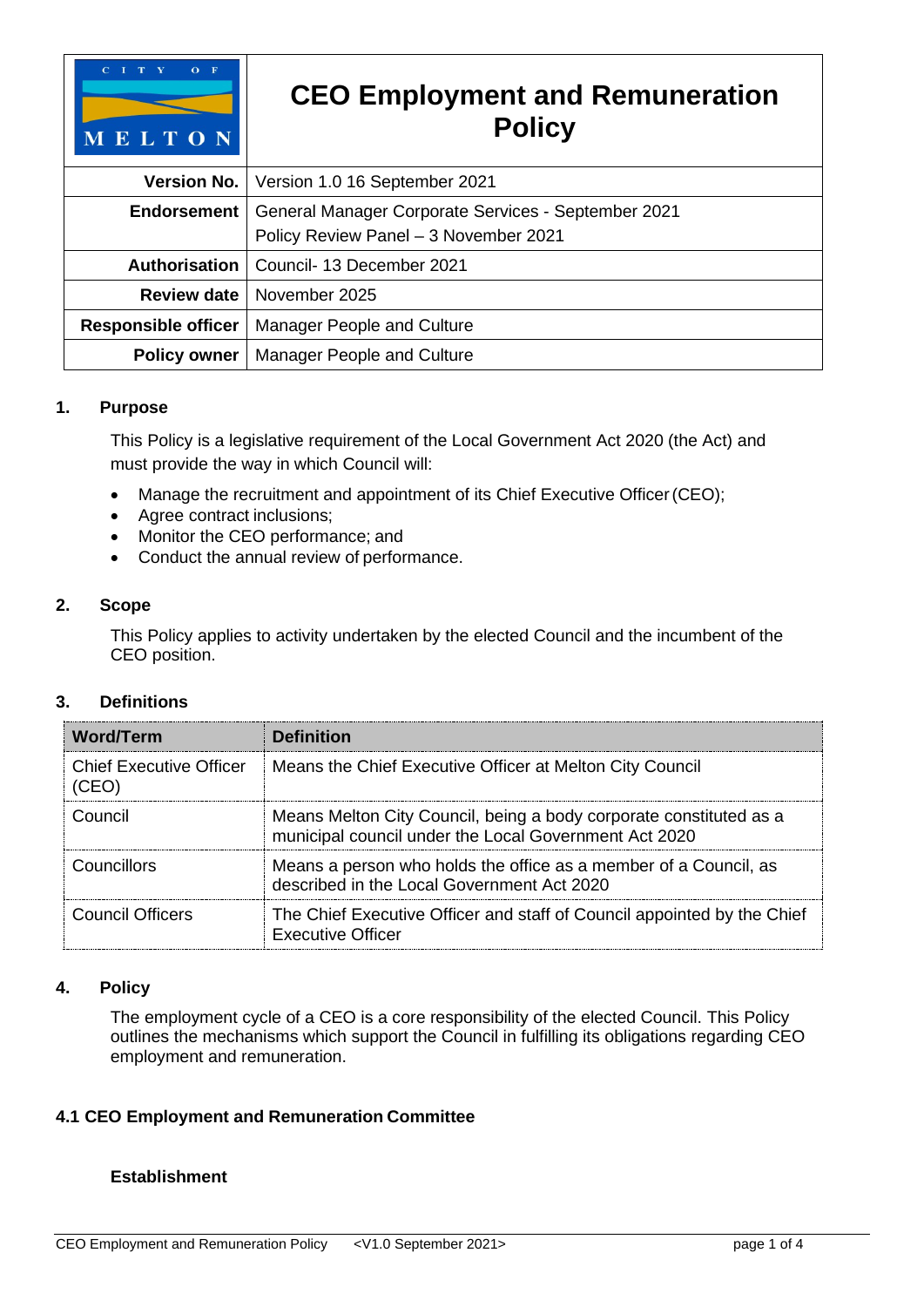- 4.1.1 The Council must establish a CEO Employment and Remuneration Committee (the Committee) in accordance with s. 45(2) of the Local Government Act 2020.
- 4.1.2 The Committee is to be chaired by the Mayor and will be supported by an independent person who will be entitled to be remunerated for their work. The independent person must have the relevant experience and expertise in relation to appointment and employment of executive officers.

## **Composition of Committee**

4.1.3 The committee comprises all Councillors and an independent facilitator with the independent person holding no voting rights.

## **Secretariat support**

- 4.1.4 The Manager People and Culture will provide secretariat support to the Committee namely by:
	- Coordinating meetings of the Committee;
	- Preparing relevant documentation including reports to Council and contractual documents; and
	- Maintaining appropriate records regarding performance reviews.

# **Expectations/ Requirements of Members**

- 4.1.5 Members are expected to:
	- Declare any interest, pecuniary interest or conflict of interest
	- Prepare for and actively participate in meetings.
	- Act in a courteous manner, respecting others views and opinions. All members should respect the decision as adjudicated by the Chair.
	- Treat information with sensitivity and confidentiality.

## **Meetings**

4.1.6 The committee will meet every six months or as required.

The agenda together with any reports and documents that relate to the committee will be forwarded to members at least seven days prior to meetings.

Accurate minutes will be kept of each meeting of the committee. The minutes of a meeting shall be submitted to committee members for ratification within two weeks of the committee meeting.

## **Recruitment and Appointment of CEO**

- 4.1.7 Council will engage an independent and suitably qualified recruitment firm to support it in the recruitment and appointment of a CEO. The appointment of a recruitment agency will be in line with Council's procurement guidelines. The committee will make recommendations to the Council when appointing a recruitment firm, determining the selection criteria for the CEO position and developing the CEO contract. The Committee may use the support of the Independent Person mentioned in 4.1.2 when appointing the recruitment firm.
- 4.1.8 Appointment of the CEO will be made on merit and in line with Equal Opportunity legislation.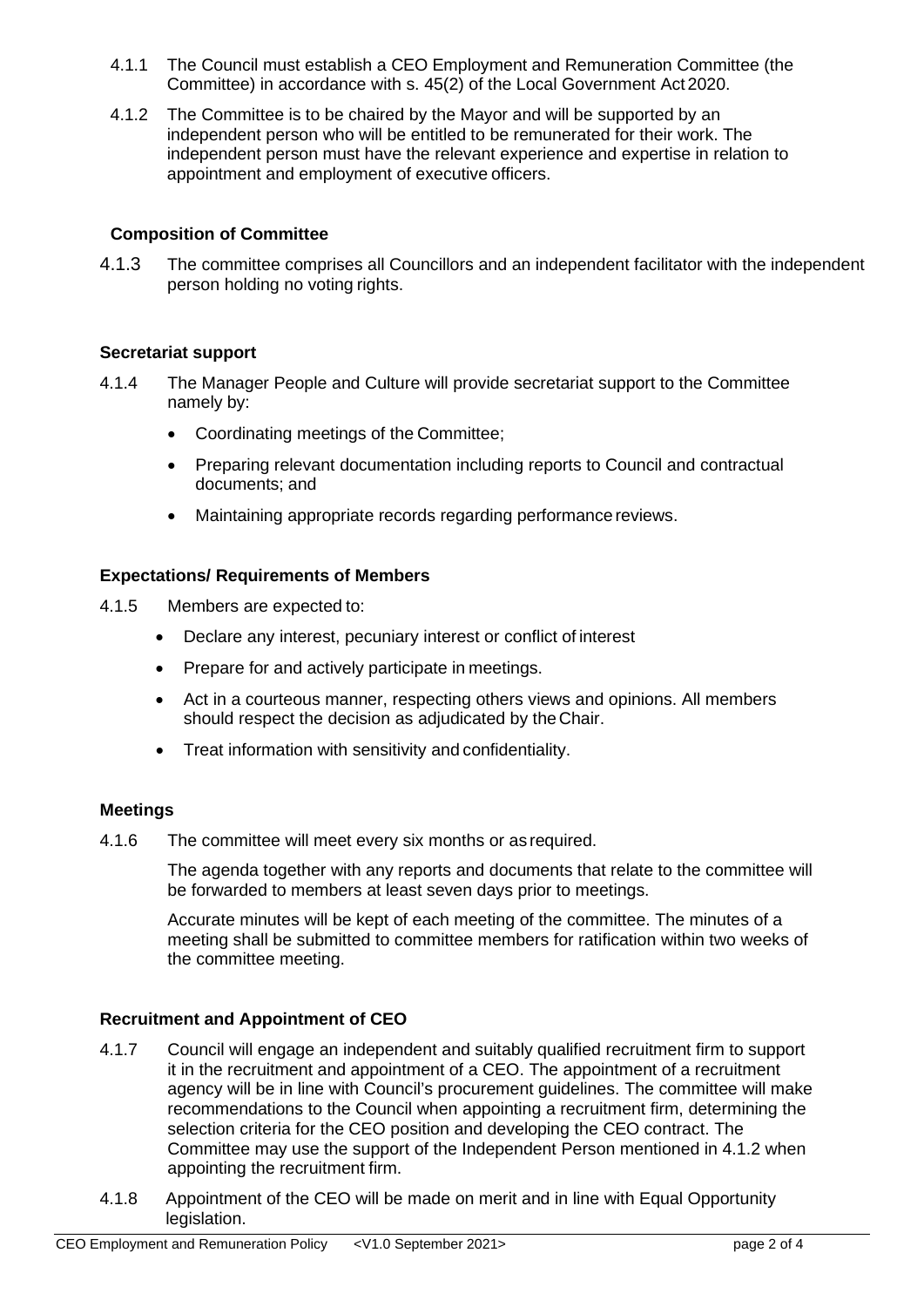# **Contractual Requirements**

- 4.1.9 The CEO contract will at a minimum outline:
	- The responsibilities of the role;
	- Conflict of interest management requirements;
	- Remuneration;
	- Legislative obligations including those continuing after appointment; and
	- Processes for managing unsatisfactory performance or early termination.
	- The term of the contract will not be more than 5 years.

#### **4.2 Remuneration and Expenses**

#### **Remuneration**

- 4.2.1 The remuneration package of the CEO will be subject to the review of the CEO Employment and Remuneration Committee.
- 4.2.2 The remuneration as stated by the Local Government Act 2020 must be in line with the public sector executive rates of pay.

#### **Expenses**

4.2.3 All expenditure will be in line with Council's Procurement and Credit Card Policies.

## **4.3 CEO Performance Plan**

- 4.3.1 The Council will adopt an annual performance plan for the CEO. The performance plan will be developed in conjunction with the CEO and CEO Employment and Remuneration Committee.
- 4.3.2 The performance plan will document agreed objectives and outcomes to be delivered over a twelve-month period.
- 4.3.3 The CEO will provide progress reports to the Committee at each reviewmeeting.

## **4.4 Contract Expiry**

- 4.4.1 The Committee must take recommendations to Council six months prior to the expiry of the CEO contract and with regards to the current legislation to:
	- Reappoint the CEO as per the Local Government Act; or
	- Advertise for recruitment for the role of CEO.

## **5. Responsibility /Accountability**

| 5.1 | <b>Manager People and Culture</b> |                                                                                                              |
|-----|-----------------------------------|--------------------------------------------------------------------------------------------------------------|
|     |                                   | Secretariat support to Council which facilitates the reports and documentation required<br>under this policy |